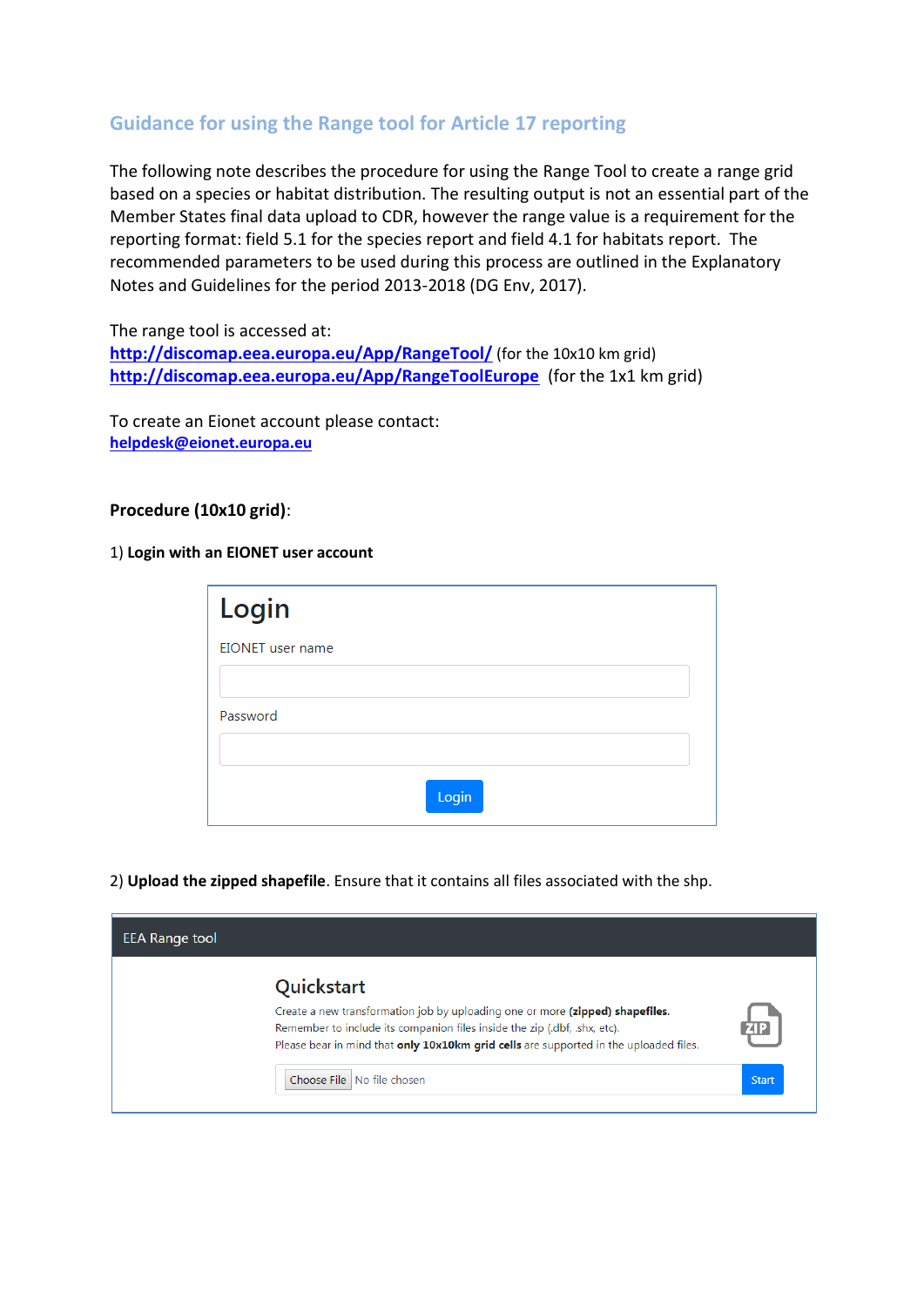3) **Choose the relevant transformation parameters**. Refer to the reporting guidelines for the appropriate parameters to use for either species or habitats distribution. The chosen gap distance needs to be increased by 1 grid cell as the gap is calculated from the cell center and not the cell edge (below is a gap distance of 4). The **code** field (habitats or species) is selected by default.

| Prepare job                                                                                                                                                                                                 |
|-------------------------------------------------------------------------------------------------------------------------------------------------------------------------------------------------------------|
| The following files have been uploaded, please specify transformation parameters below.                                                                                                                     |
| · XX_Art17_habitats_distribution.shp                                                                                                                                                                        |
| Please notice: parameters will be applied to all of the shapefiles. If this is not what you intended, click "Cancel", and compose a new zip containing only those<br>shapes that share the same parameters. |
| If in doubt, include just one shapefile (with its auxiliary files) per zip                                                                                                                                  |
| <b>Transformation parameters</b>                                                                                                                                                                            |
| Select country                                                                                                                                                                                              |
| $-$ select $-$<br>$\overline{\mathbf{v}}$                                                                                                                                                                   |
| Do the uploaded files contain species or habitats data?                                                                                                                                                     |
| -- select --<br>$\boldsymbol{\mathrm{v}}$                                                                                                                                                                   |
| Specify the field that contains the species/habitat code                                                                                                                                                    |
| -- select --<br>v                                                                                                                                                                                           |
| Range distance (meters)                                                                                                                                                                                     |
| 50000                                                                                                                                                                                                       |
| If you are unsure, leave the default value.                                                                                                                                                                 |
| Cell size (meters)                                                                                                                                                                                          |
| 10000                                                                                                                                                                                                       |
| Continue<br>Cancel                                                                                                                                                                                          |

4) **Submit job**. At this point the process can be left to run in the background even if leaving the page. The length of time depends on the FME server. The clock icon below means the job is queued.

|   | The following jobs have been submitted to FME server. The icon on the left indicates the current job status.                                                                                                                                           |  |  |  |  |  |  |  |  |
|---|--------------------------------------------------------------------------------------------------------------------------------------------------------------------------------------------------------------------------------------------------------|--|--|--|--|--|--|--|--|
|   | Jobs will keep running if you leave this page.                                                                                                                                                                                                         |  |  |  |  |  |  |  |  |
|   | Depending on server load, it may take some time for FME to start processing them. You can click the "Refresh" button at the bottom of the list to get an<br>updated view. You can also return to the home page at any time and see the progress there. |  |  |  |  |  |  |  |  |
|   | Depending on job status, a number of actions are available for each job, including <b>download of the results file</b> .                                                                                                                               |  |  |  |  |  |  |  |  |
|   | XX Art17 habitats distribution.shp                                                                                                                                                                                                                     |  |  |  |  |  |  |  |  |
|   |                                                                                                                                                                                                                                                        |  |  |  |  |  |  |  |  |
| ര | 2018-06-06 11:57                                                                                                                                                                                                                                       |  |  |  |  |  |  |  |  |
|   | 2018-06-06 11:58 updated                                                                                                                                                                                                                               |  |  |  |  |  |  |  |  |

5) **Download file.** It may be necessary to click 'Refresh' to see if the process has been completed. The download (1 below) will be a zipped file containing a range shp and two text files (full and filtered) with the range area per habitat code per biogeographic/marine region in km<sup>2</sup> (example below).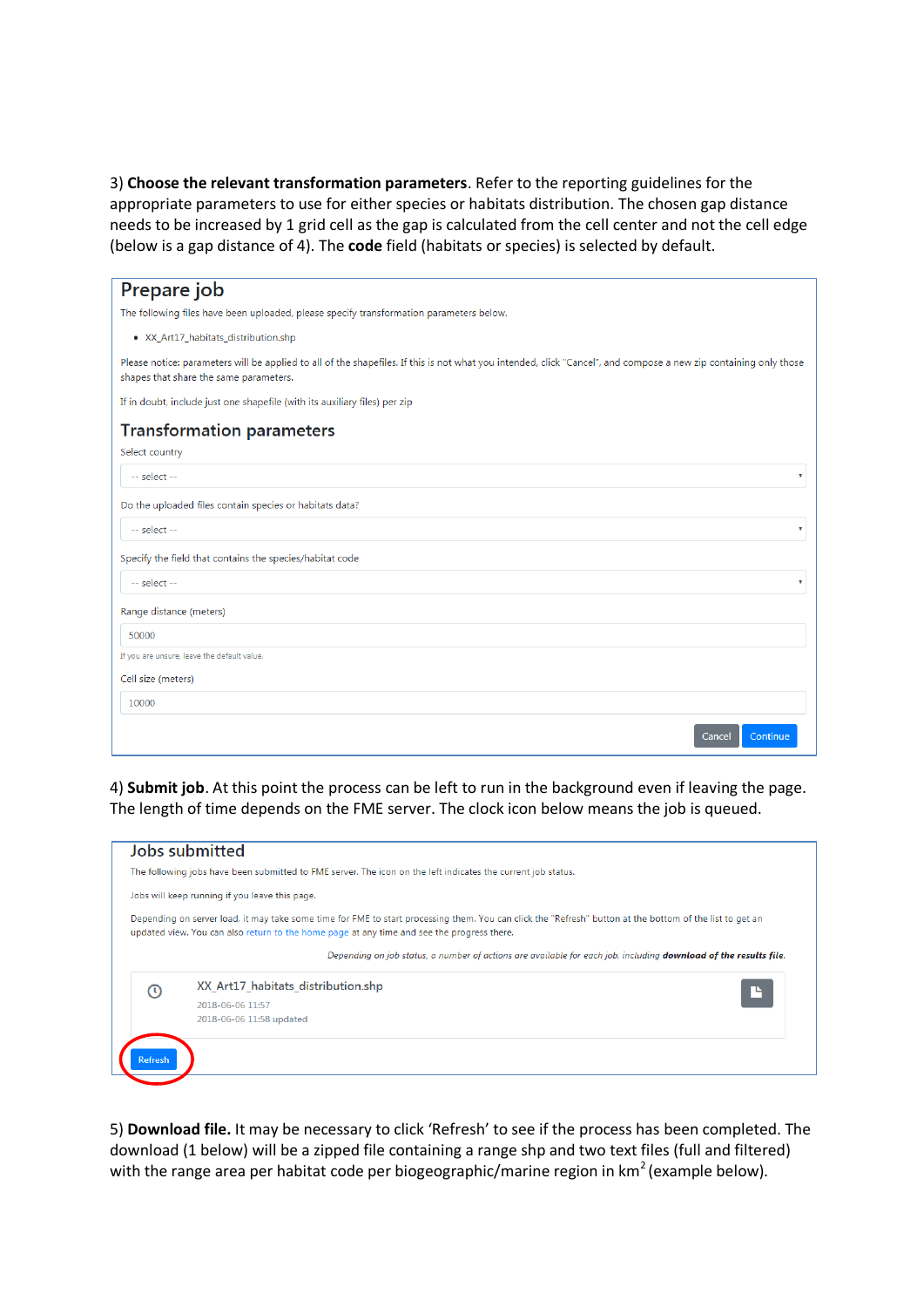Files can also be deleted from the tool (2 below).

| <b>Previous jobs</b> |                                                        |                                                                                                                          |  |  |  |  |  |
|----------------------|--------------------------------------------------------|--------------------------------------------------------------------------------------------------------------------------|--|--|--|--|--|
|                      |                                                        | Depending on job status, a number of actions are available for each job, including <b>download of the results file</b> . |  |  |  |  |  |
|                      | XX_Art17_habitats_distribution.shp<br>2018-06-06 11:57 | 這<br>P.<br>$\bullet$                                                                                                     |  |  |  |  |  |
|                      | 2018-06-06 12:11 updated                               |                                                                                                                          |  |  |  |  |  |
| Refresh              |                                                        |                                                                                                                          |  |  |  |  |  |

The resulting attribute table will contain information the presence (100) or absence (0) of the feature in a grid and also the grids recommended for deletion based on the criteria listed in 'To note' below.

| <b>FID</b> | Shape   | Code | <b>ALP</b> | <b>ATL</b> | <b>BLS</b> | <b>BOR</b> | <b>CON MAC</b> | <b>MED</b> | <b>PAN</b> | STE   MATL   MBAL |  | .   MBLS   MMAC   MMED | <b>REGION CHK</b> | <b>CNTRY CHK</b> |
|------------|---------|------|------------|------------|------------|------------|----------------|------------|------------|-------------------|--|------------------------|-------------------|------------------|
| 270        | Polygon | 91E0 | 0          | 100        |            |            | 0              |            |            | 100               |  |                        | keep              | keep             |
| 271        | Polygon | 91E0 | 0          | 100        |            |            | 0              |            |            | 100               |  |                        | keep              | keep             |
| 272        | Polygon | 91E0 | 0          | 100        |            |            | 0              |            |            | 100               |  |                        | keep              | keep             |
| 273        | Polygon | 91E0 | 0          | 100        | 0          |            | 0              |            |            |                   |  |                        | keep              | keep             |
| 274        | Polygon | 91E0 | 0          | 100        | 0          |            | 0              |            |            |                   |  |                        | keep              | keep             |
| 275        | Polygon | 91E0 | 0          |            |            |            | 0              |            |            | 100               |  |                        | remove            | keep             |
| 276        | Polygon | 91E0 | 0          | 100        | 0          |            | 0              |            |            | 100               |  |                        | keep              | keep             |
| 277        | Polygon | 91E0 | 0          | 100        |            |            |                |            |            | 100               |  |                        | keep              | keep             |

The .csv labelled 'full' contains the area of **all** range grids calculated per habitat/species code. The .csv labelled 'filtered' contains the range area **minus** the area of the grids recommended for deletion.

| Code |         |  |  |  | ALP ATL BLS BOR CON MAC MED PAN STE MATL MBAL MBLS MMAC MMED |                                                 |  |
|------|---------|--|--|--|--------------------------------------------------------------|-------------------------------------------------|--|
| 7230 |         |  |  |  | $0 47900 $ 0 0 0 0 0 0 0 9400 0 0                            |                                                 |  |
| 8110 |         |  |  |  | 0 19100 0 0 0 0 0 0 0 9400                                   | $\overline{0}$ 0                                |  |
| 3140 | 0 32500 |  |  |  | 0 0 0 0 0 0 0 7100                                           | $\overline{\mathbf{0}}$ $\overline{\mathbf{0}}$ |  |
| 6410 |         |  |  |  | 0 35100 0 0 0 0 0 0 0 8600                                   | $\overline{\mathbf{0}}$ $\overline{\mathbf{0}}$ |  |

Where a habitat/species code is not recognized in the country or region within the country, this will be denoted by '-' in the 'full' .csv file, and will not be present in the 'filtered' .csv file.

| REGION CHK CNTRY CHK |      |
|----------------------|------|
|                      | keep |
|                      | keep |
|                      | keep |

**A more detailed range tool description is available in the draft 'Reporting tool guidelines for the delivery of Article 12 and 17 data'. (http://cdr.eionet.europa.eu/help/habitats\_art17/)**

## **To note:**

The tool identifies the following unsuitable areas that should be excluded from the calculated range:

-marine areas automatically included in the range of terrestrial features (REGION\_CHK); -terrestrial areas automatically included in the range of marine features (REGION\_CHK);